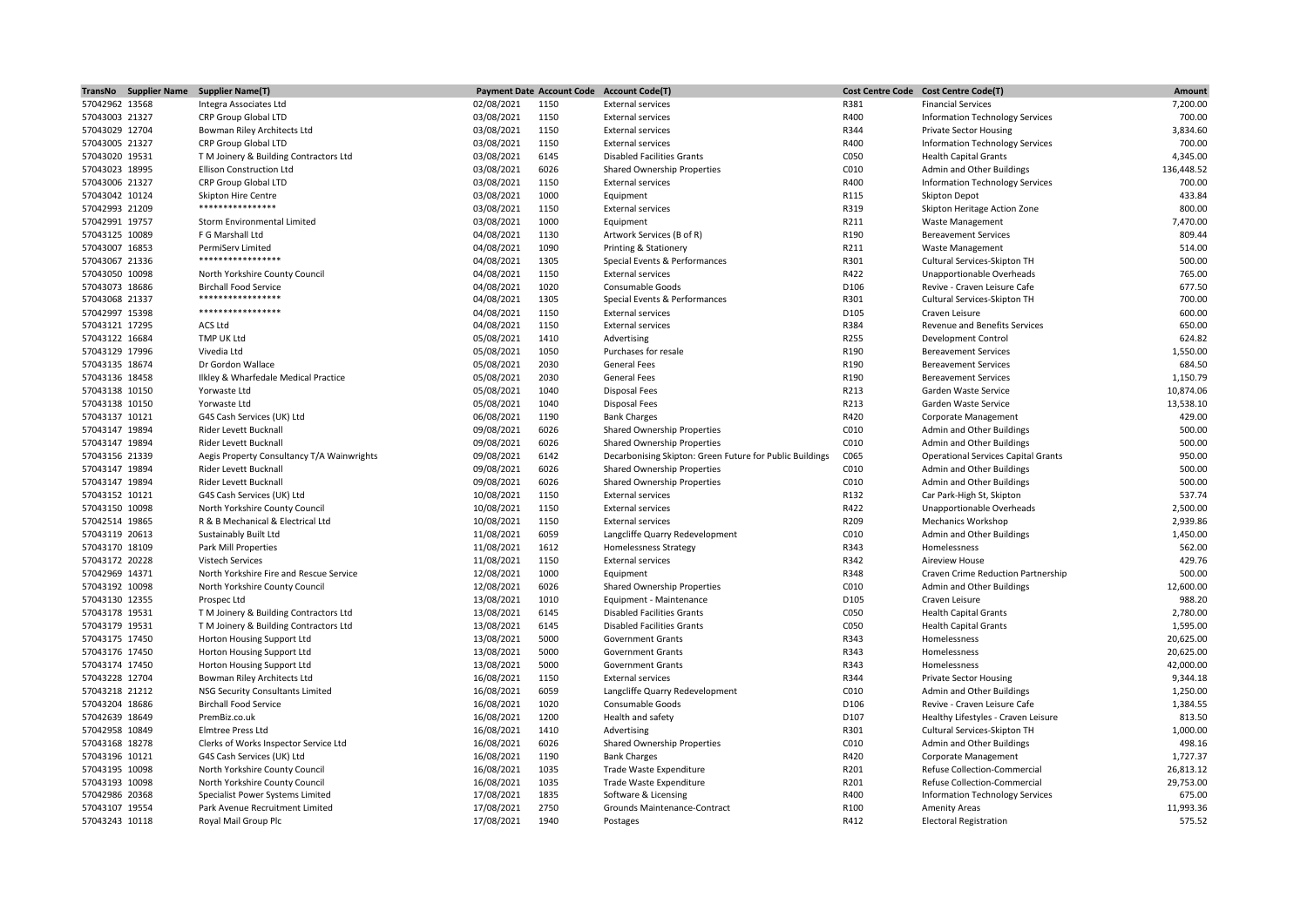|                                  | TransNo Supplier Name Supplier Name(T)                |                          |              | Payment Date Account Code Account Code(T)                |                  | Cost Centre Code Cost Centre Code(T)                 | Amount             |
|----------------------------------|-------------------------------------------------------|--------------------------|--------------|----------------------------------------------------------|------------------|------------------------------------------------------|--------------------|
| 57043161 21347                   | Natural Power                                         | 17/08/2021               | 6142         | Decarbonising Skipton: Green Future for Public Buildings | C065             | <b>Operational Services Capital Grants</b>           | 9,740.00           |
| 57042951 12879                   | <b>IDOX Software Ltd</b>                              | 17/08/2021               | 1835         | Software & Licensing                                     | R400             | <b>Information Technology Services</b>               | 525.00             |
| 57042664 13866                   | Insight Direct (uk) Ltd                               | 17/08/2021               | 1835         | Software & Licensing                                     | R400             | Information Technology Services                      | 42,598.85          |
| 57043162 21339                   | Aegis Property Consultancy T/A Wainwrights            | 17/08/2021               | 6142         | Decarbonising Skipton: Green Future for Public Buildings | C065             | <b>Operational Services Capital Grants</b>           | 8,750.00           |
| 57043239 16684                   | TMP UK Ltd                                            | 17/08/2021               | 1410         | Advertising                                              | R255             | <b>Development Control</b>                           | 624.82             |
| 57042914 21332                   | Department for Business, Energy & Industrial Strategy | 17/08/2021               | 6898         | Covid-19 SBRR & RR Grant                                 | 1040             | Sources of Finance                                   | 4,000.00           |
| 57043236 15036                   | Hays Accountancy & Finance                            | 17/08/2021               | 6142         | Decarbonising Skipton: Green Future for Public Buildings | C065             | <b>Operational Services Capital Grants</b>           | 600.00             |
| 57043223 19855                   | Laura Steele Designs                                  | 17/08/2021               | 1150         | <b>External services</b>                                 | R308             | Museum Development Project - Delivery Phase          | 1,100.00           |
| 57042882 17256                   | Puredata Solutions Limited                            | 17/08/2021               | 6210         | PC Replacement Programme                                 | C070             | IT System Upgrades and Replacements                  | 12,225.00          |
| 57043235 15036                   | Hays Accountancy & Finance                            | 17/08/2021               | 6142         | Decarbonising Skipton: Green Future for Public Buildings | C065             | <b>Operational Services Capital Grants</b>           | 600.00             |
| 57043245 18241                   | DFC- Debit Finance Collection PLC                     | 18/08/2021               | 1150         | <b>External services</b>                                 | D105             | Craven Leisure                                       | 815.88             |
| 57043257 18241                   | DFC- Debit Finance Collection PLC                     | 18/08/2021               | 1150         | <b>External services</b>                                 | D105             | Craven Leisure                                       | 2,864.40           |
| 57043144 21239                   | <b>Carrington West</b>                                | 18/08/2021               | 1150         | <b>External services</b>                                 | R270             | Head of Planning & Building Control                  | 2,400.00           |
| 57043143 21239                   | Carrington West                                       | 18/08/2021               | 1150         | <b>External services</b>                                 | R270             | Head of Planning & Building Control                  | 1,702.00           |
| 57042990 21239                   | Carrington West                                       | 18/08/2021               | 1150         | <b>External services</b>                                 | R270             | Head of Planning & Building Control                  | 3,000.00           |
| 57042989 21239                   | <b>Carrington West</b>                                | 18/08/2021               | 1150         | <b>External services</b>                                 | R270             | Head of Planning & Building Control                  | 1,702.00           |
| 57042988 21239                   | <b>Carrington West</b>                                | 18/08/2021               | 1150         | <b>External services</b>                                 | R270             | Head of Planning & Building Control                  | 1,380.00           |
| 57042973 21239                   | Carrington West                                       | 18/08/2021               | 1150         | <b>External services</b>                                 | R270             | Head of Planning & Building Control                  | 2,700.00           |
| 57042857 21239                   | Carrington West                                       | 18/08/2021               | 1150         | <b>External services</b>                                 | R270             | Head of Planning & Building Control                  | 3,000.00           |
| 57043263 21176                   | Little Feet Creche CIC                                | 18/08/2021               | 2080         | <b>Grants &amp; Donations</b>                            | R355             | Communication & Engagement                           | 1,050.00           |
| 57043142 21239                   | Carrington West                                       | 18/08/2021               | 1150         | <b>External services</b>                                 | R270             | Head of Planning & Building Control                  | 1,702.00           |
| 57043260 10098                   | North Yorkshire County Council                        | 18/08/2021               | 1150         | <b>External services</b>                                 | R330             | Economic & Community Development                     | 20,250.00          |
| 57043148 18992                   | David Sykes Planning                                  | 18/08/2021               | 1150         | <b>External services</b>                                 | R253             | Local Development Framework                          | 500.00             |
| 57043187 18823                   | Yorkshire and Humber Ecological Data Trust            | 18/08/2021               | 2266         | Local Development Framework                              | R253             | Local Development Framework                          | 6,695.00           |
| 57042899 18992                   | David Sykes Planning                                  | 18/08/2021               | 1150         | <b>External services</b>                                 | R253             | Local Development Framework                          | 550.00             |
| 57042831 18992                   | David Sykes Planning                                  | 18/08/2021               | 1150         | <b>External services</b>                                 | R253             | Local Development Framework                          | 500.00             |
| 57043221 18992                   | David Sykes Planning                                  | 18/08/2021               | 1150         | <b>External services</b>                                 | R253             | Local Development Framework                          | 500.00             |
| 57043149 18992                   | David Sykes Planning                                  | 18/08/2021               | 1150         | <b>External services</b>                                 | R253             | Local Development Framework                          | 500.00             |
| 57043302 14371                   | North Yorkshire Fire and Rescue Service               | 19/08/2021               | 2080         | <b>Grants &amp; Donations</b>                            | R355             | Communication & Engagement                           | 500.00             |
| 57043280 10428                   | Skipton Self Drive Ltd                                | 19/08/2021               | 1150         | <b>External services</b>                                 | R209             | <b>Mechanics Workshop</b>                            | 465.42             |
| 57043262 21350                   | Airedale Voluntary Drug and Alcohol Agency Limited    | 19/08/2021               | 5000         | <b>Government Grants</b>                                 | R343             | Homelessness                                         | 6,250.00           |
| 57043271 17640                   | Scott Janitorial Supplies Ltd                         | 19/08/2021               | 1020         | Consumable Goods                                         | D105             | Craven Leisure                                       | 488.60             |
| 57043316 17190<br>57043291 10098 | SMI Group<br>North Yorkshire County Council           | 20/08/2021<br>20/08/2021 | 1000<br>1370 | Equipment<br>YDNP & NYCC Land Charges                    | R211<br>R254     | <b>Waste Management</b><br><b>Local Land Charges</b> | 955.70<br>1,732.60 |
| 57043308 21174                   | <b>Rutherford Projects</b>                            | 20/08/2021               | 1150         | <b>External services</b>                                 | R319             | Skipton Heritage Action Zone                         | 3,200.00           |
| 57043345 18686                   | <b>Birchall Food Service</b>                          | 23/08/2021               | 1020         | Consumable Goods                                         | D106             | Revive - Craven Leisure Cafe                         | 768.85             |
| 57043346 18686                   | <b>Birchall Food Service</b>                          | 23/08/2021               | 1020         | Consumable Goods                                         | D106             | Revive - Craven Leisure Cafe                         | 961.56             |
| 57043322 18013                   | Flowbird Smart City UK Limited                        | 23/08/2021               | 6009         | Car Park Machines                                        | C010             | Admin and Other Buildings                            | 630.00             |
| 57043264 21352                   | Feed It Green Ltd                                     | 23/08/2021               | 6142         | Decarbonising Skipton: Green Future for Public Buildings | C065             | <b>Operational Services Capital Grants</b>           | 8,473.00           |
| 57043351 10066                   | <b>Brenntag Uk Ltd</b>                                | 23/08/2021               | 1740         | Chlorination and Purification                            | D105             | Craven Leisure                                       | 928.63             |
| 57043366 19681                   | Rebecca Dodgson                                       | 23/08/2021               | 1150         | <b>External services</b>                                 | D105             | Craven Leisure                                       | 431.25             |
| 57043336 19551                   | Tivoli Group Ltd                                      | 23/08/2021               | 2750         | Grounds Maintenance-Contract                             | R100             | <b>Amenity Areas</b>                                 | 11,993.36          |
| 57043387 17190                   | SMI Group                                             | 24/08/2021               | 1000         | Equipment                                                | R211             | <b>Waste Management</b>                              | 1,276.50           |
| 57043419 18686                   | <b>Birchall Food Service</b>                          | 24/08/2021               | 1020         | Consumable Goods                                         | D106             | Revive - Craven Leisure Cafe                         | 465.94             |
| 57043419 18686                   | <b>Birchall Food Service</b>                          | 24/08/2021               | 1020         | Consumable Goods                                         | D106             | Revive - Craven Leisure Cafe                         | 429.76             |
| 57043418 18686                   | <b>Birchall Food Service</b>                          | 24/08/2021               | 1020         | Consumable Goods                                         | D <sub>106</sub> | Revive - Craven Leisure Cafe                         | 457.36             |
| 57043394 15036                   | Hays Accountancy & Finance                            | 25/08/2021               | 6142         | Decarbonising Skipton: Green Future for Public Buildings | C065             | <b>Operational Services Capital Grants</b>           | 600.00             |
| 57041195 18762                   | <b>Total Leisure Engineering LTD</b>                  | 25/08/2021               | 6158         | Dosing System Renewal                                    | C030             | Craven Pool - General                                | 2,708.00           |
| 57043431 21326                   | <b>Global Asbestos Solutions</b>                      | 26/08/2021               | 6032         | Museum-Major Improvements                                | C010             | Admin and Other Buildings                            | 24,000.00          |
| 57043426 12704                   | Bowman Riley Architects Ltd                           | 26/08/2021               | 1150         | <b>External services</b>                                 | R344             | <b>Private Sector Housing</b>                        | 1,168.30           |
| 57043430 19883                   | <b>ENGIE Regeneration Ltd</b>                         | 26/08/2021               | 6145         | <b>Disabled Facilities Grants</b>                        | C050             | <b>Health Capital Grants</b>                         | 2,553.75           |
| 57043424 21172                   | Design dwell Ltd                                      | 26/08/2021               | 1150         | <b>External services</b>                                 | R319             | Skipton Heritage Action Zone                         | 800.00             |
| 57043484 21370                   | ********************                                  | 27/08/2021               | 6902         | Covid-19 T&T Self Isolation payments                     | 1040             | Sources of Finance                                   | 500.00             |
| 57043485 21371                   | ********************                                  | 27/08/2021               | 6902         | Covid-19 T&T Self Isolation payments                     | 1040             | Sources of Finance                                   | 500.00             |
| 57042313 20328                   | Lewis Leisure Consultancy                             | 27/08/2021               | 2266         | Local Development Framework                              | R253             | Local Development Framework                          | 855.00             |
| 57043467 18686                   | <b>Birchall Food Service</b>                          | 27/08/2021               | 1020         | Consumable Goods                                         | D106             | Revive - Craven Leisure Cafe                         | 788.85             |